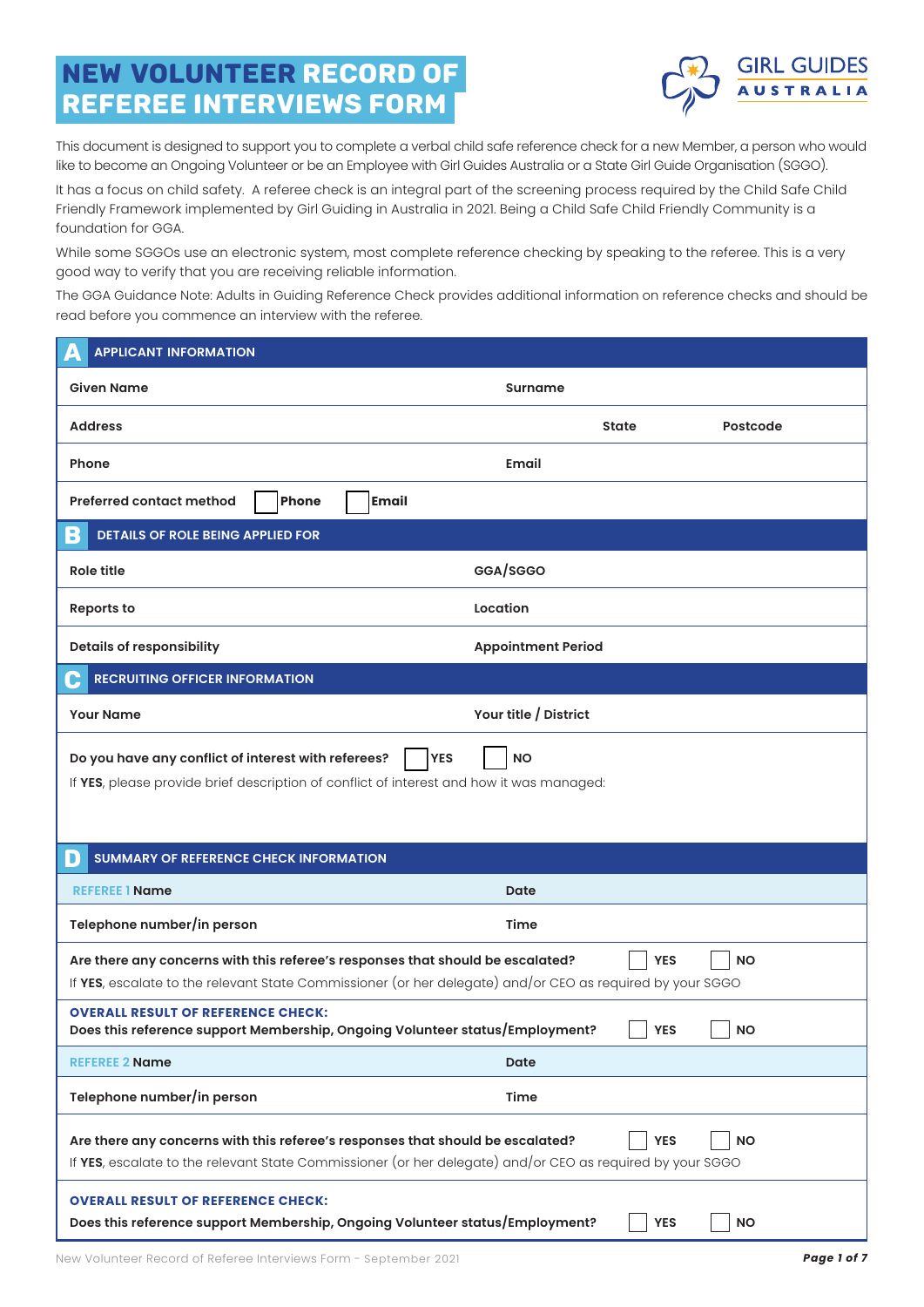## SUGGESTED SCRIPT

Conversation starter: Hello, my name is [your name] from Girl Guides and I am calling you as you have been nominated by [name of applicant] as a referee. Do you have about 15 minutes to talk to me now for a reference check? (Hopefully, the answer is yes – if no, arrange another mutually convenient time). Just letting you know that I will be making a record of your answers and they will be kept as a record of our conversation today. [Name of applicant] has given us your details and knows that we will not be giving them access to your answers.

Thank you, Girl Guides appreciates your time as reference checking is part of our child safe recruitment process – we will also be asking [name of applicant] for their Working with Children Check (use the correct name from your state or territory) and a National Police Check.

## Questions and Answers Referee 1:

| 1. What is your relationship to [name of applicant]?                                                                                |
|-------------------------------------------------------------------------------------------------------------------------------------|
| In what capacity have you known [name of applicant]?                                                                                |
| E.g., work colleague, manager/supervisor in work or other setting, friend, etc                                                      |
|                                                                                                                                     |
|                                                                                                                                     |
|                                                                                                                                     |
|                                                                                                                                     |
|                                                                                                                                     |
| 2. Did you know that [name of applicant] has applied for the role of [insert role] at [location of role]?                           |
|                                                                                                                                     |
|                                                                                                                                     |
|                                                                                                                                     |
|                                                                                                                                     |
| 3. How long have you known [name of applicant]?                                                                                     |
| Ask for dates of employment/engagement with the applicant - cross reference these with the information provided by<br>the applicant |
|                                                                                                                                     |
|                                                                                                                                     |
|                                                                                                                                     |
|                                                                                                                                     |
|                                                                                                                                     |
| 4. What was the role of [name of applicant]?                                                                                        |
| Does this fit with the information provided by [name of applicant]?                                                                 |
|                                                                                                                                     |
|                                                                                                                                     |
|                                                                                                                                     |
|                                                                                                                                     |
|                                                                                                                                     |
| 5. What were the key roles and responsibilities of that role?                                                                       |
|                                                                                                                                     |
|                                                                                                                                     |
|                                                                                                                                     |
|                                                                                                                                     |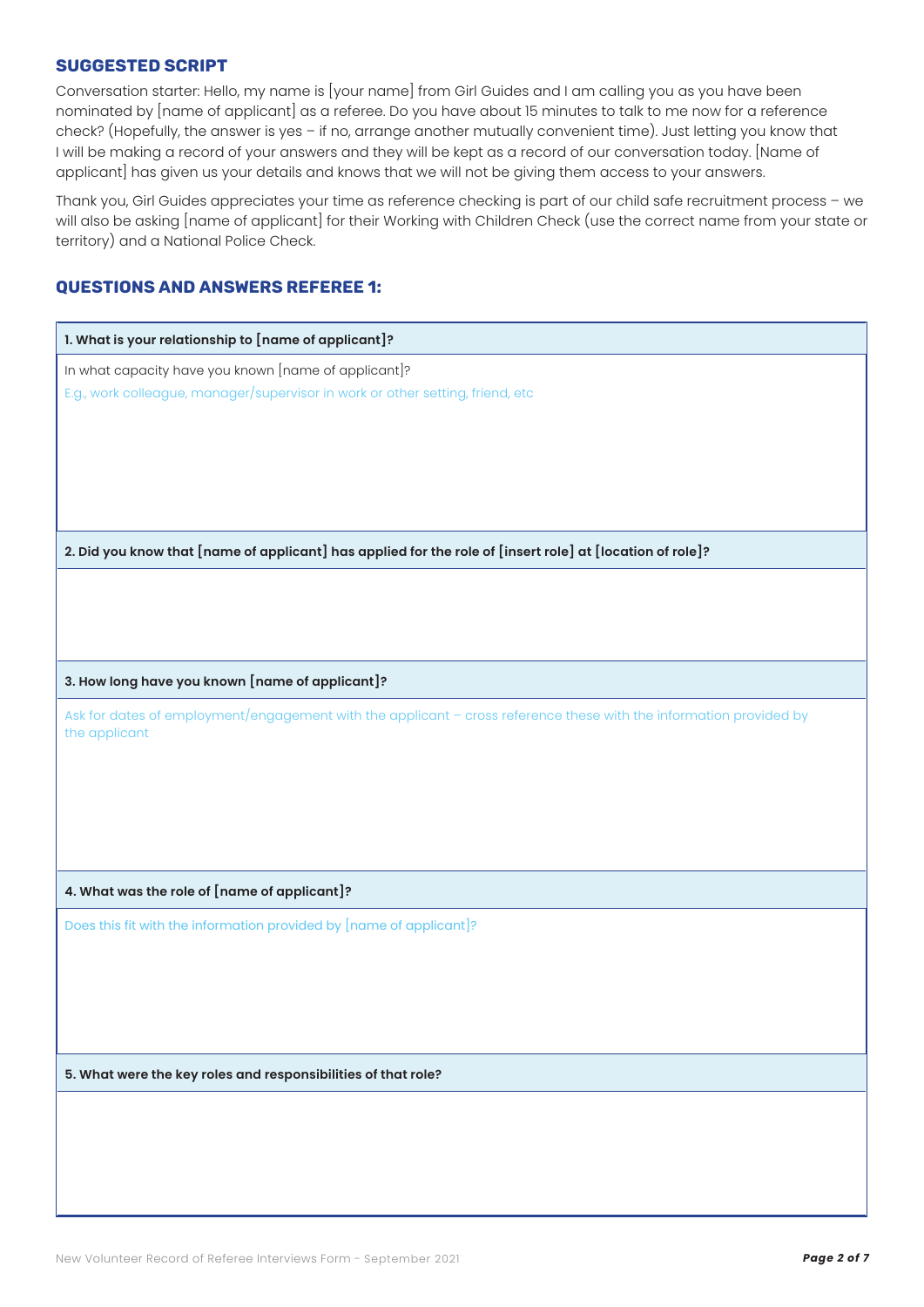| 6. INVOLVEMENT WITH CHILDREN                                                                                                                                                                                                                                                                                         |
|----------------------------------------------------------------------------------------------------------------------------------------------------------------------------------------------------------------------------------------------------------------------------------------------------------------------|
| (a) -If the referee has not mentioned any involvement with children:<br>Please can you tell me if you have observed [name of applicant]'s working with children?<br>If YES - ask for details of the nature of that work, and did you see them do anything that put a child at risk?                                  |
| (b) -If the referee has not given much specific information about $[$ name of applicant $]^\prime$ s involvement with children<br>Can you give me some more examples of when you have seen [name of applicant] working with children?<br>Note: Ask additional probing questions to obtain more details if necessary. |
|                                                                                                                                                                                                                                                                                                                      |
| 7. What do you see as [name of applicant]'s strengths working with children?                                                                                                                                                                                                                                         |
|                                                                                                                                                                                                                                                                                                                      |
|                                                                                                                                                                                                                                                                                                                      |
|                                                                                                                                                                                                                                                                                                                      |
|                                                                                                                                                                                                                                                                                                                      |
| 8. Were you ever concerned about anything you saw when [name of applicant] was working with children?                                                                                                                                                                                                                |
| If $YES - \text{ask}$ for details                                                                                                                                                                                                                                                                                    |
|                                                                                                                                                                                                                                                                                                                      |
|                                                                                                                                                                                                                                                                                                                      |
|                                                                                                                                                                                                                                                                                                                      |
| 9. ARE YOU AWARE OF ANY ISSUES [NAME OF APPLICANT] HAS HAD WHEN WORKING WITH CHILDREN?                                                                                                                                                                                                                               |
| If $YES - \text{ask}$ for details                                                                                                                                                                                                                                                                                    |
|                                                                                                                                                                                                                                                                                                                      |
|                                                                                                                                                                                                                                                                                                                      |
|                                                                                                                                                                                                                                                                                                                      |
| 10. Did you ever observe [name of applicant] discipline a child or handle a situation where a child was angry?                                                                                                                                                                                                       |
| If $YES - \text{ask}$ for details                                                                                                                                                                                                                                                                                    |
|                                                                                                                                                                                                                                                                                                                      |
|                                                                                                                                                                                                                                                                                                                      |
|                                                                                                                                                                                                                                                                                                                      |
|                                                                                                                                                                                                                                                                                                                      |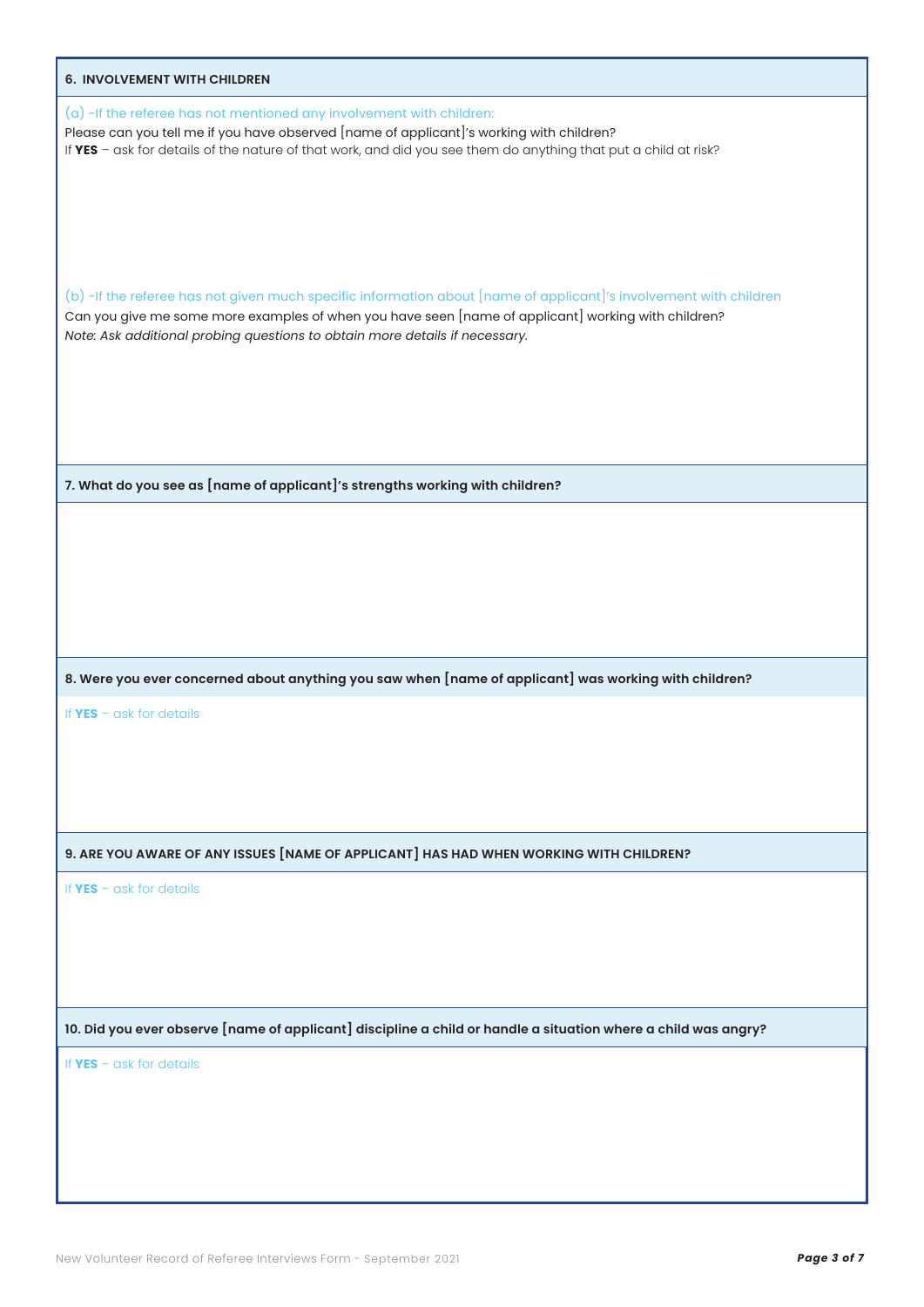| 11. Younger children often seek out affectionate reassurance from a trusted adult. Have you observed such an interaction<br>that involved [person's name]?                                                                                             |  |  |
|--------------------------------------------------------------------------------------------------------------------------------------------------------------------------------------------------------------------------------------------------------|--|--|
| If YES: Would you tell me more about what happened?<br>Note: you are seeking to establish if there was anything inappropriate or concerning                                                                                                            |  |  |
| 12. Do you have any concerns about [name of applicant] working with children? Would you hire them to work with children?                                                                                                                               |  |  |
|                                                                                                                                                                                                                                                        |  |  |
| 13. To the best of your knowledge has the [person's name] ever been the subject of a complaint by a child, parent, or other<br>person?                                                                                                                 |  |  |
| If YES: Please tell me more about what you know happened and any outcome/s.                                                                                                                                                                            |  |  |
|                                                                                                                                                                                                                                                        |  |  |
| 14. Do you have any concerns about [name of applicant]'s attitude towards people from different cultural backgrounds - in<br>particular people with disabilities, Aboriginal people and people from culturally and linguistically diverse backgrounds? |  |  |
| If $YES - ask$ for details                                                                                                                                                                                                                             |  |  |
| 15. Do you know if [name of applicant] ever had a complaint of abuse, harassment, or any other form of misconduct made<br>against them? If yes - please provide details.                                                                               |  |  |
| If $YES - ask$ for details                                                                                                                                                                                                                             |  |  |
| 16. Do you know if [name of applicant] has ever been charged or convicted of a criminal offence?                                                                                                                                                       |  |  |
| If f YES: Please provide details                                                                                                                                                                                                                       |  |  |
| 17. As far as you know, has [name of applicant] ever disclosed confidential information inappropriately?                                                                                                                                               |  |  |
|                                                                                                                                                                                                                                                        |  |  |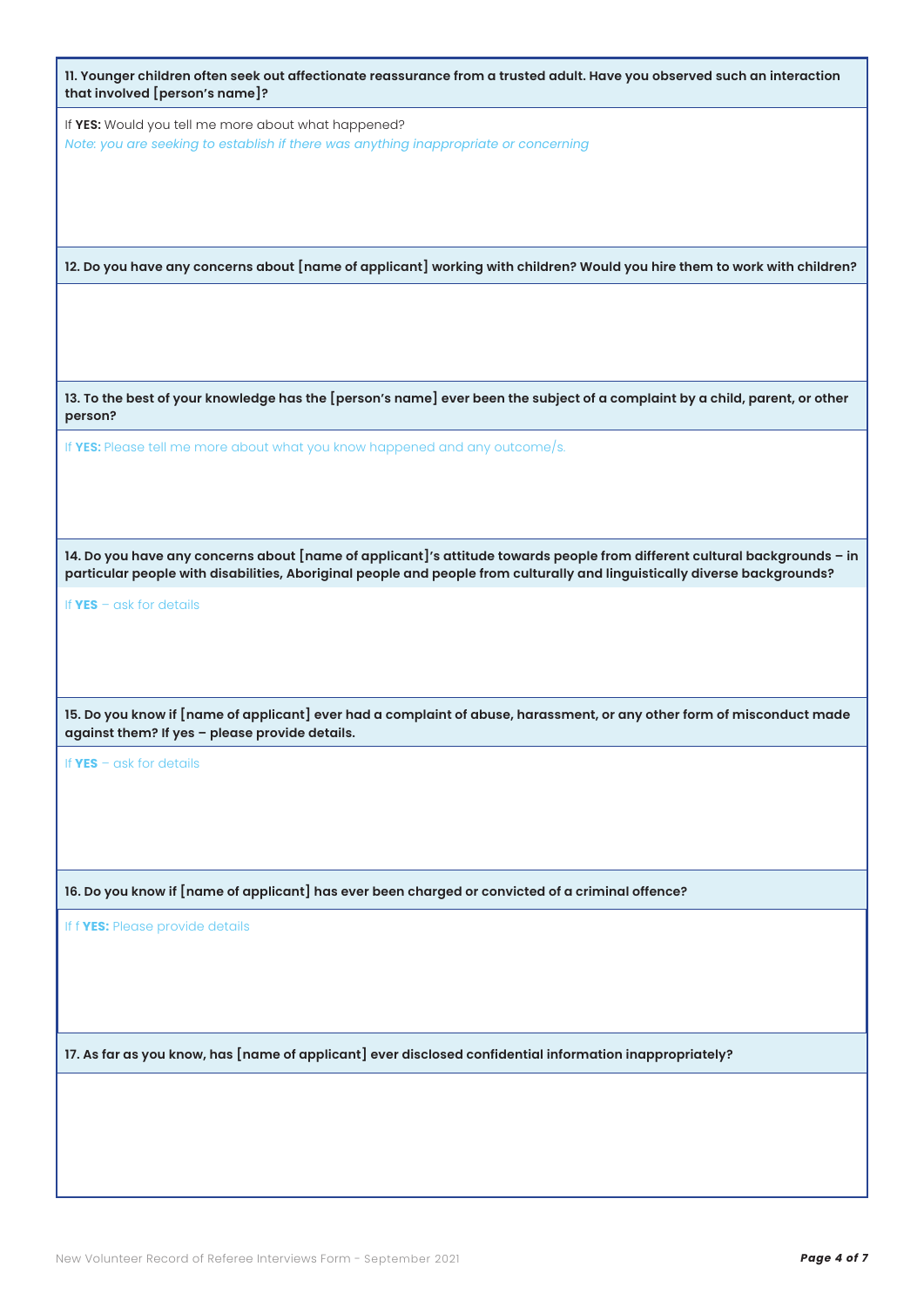## Questions and Answers Referee 2:

| 1. What is your relationship to [name of applicant]?                                                                                |
|-------------------------------------------------------------------------------------------------------------------------------------|
| In what capacity have you known [name of applicant]?                                                                                |
| E.g., work colleague, manager/supervisor in work or other setting, friend, etc                                                      |
|                                                                                                                                     |
|                                                                                                                                     |
|                                                                                                                                     |
|                                                                                                                                     |
|                                                                                                                                     |
|                                                                                                                                     |
| 2. Did you know that [name of applicant] has applied for the role of [insert role] at [location of role]?                           |
|                                                                                                                                     |
|                                                                                                                                     |
|                                                                                                                                     |
|                                                                                                                                     |
|                                                                                                                                     |
|                                                                                                                                     |
|                                                                                                                                     |
| 3. How long have you known [name of applicant]?                                                                                     |
| Ask for dates of employment/engagement with the applicant - cross reference these with the information provided by<br>the applicant |
|                                                                                                                                     |
|                                                                                                                                     |
|                                                                                                                                     |
|                                                                                                                                     |
|                                                                                                                                     |
|                                                                                                                                     |
| 4. What was the role of [name of applicant]?                                                                                        |
| Does this fit with the information provided by [name of applicant]?                                                                 |
|                                                                                                                                     |
|                                                                                                                                     |
|                                                                                                                                     |
|                                                                                                                                     |
|                                                                                                                                     |
|                                                                                                                                     |
| 5. What were the key roles and responsibilities of that role?                                                                       |
|                                                                                                                                     |
|                                                                                                                                     |
|                                                                                                                                     |
|                                                                                                                                     |
|                                                                                                                                     |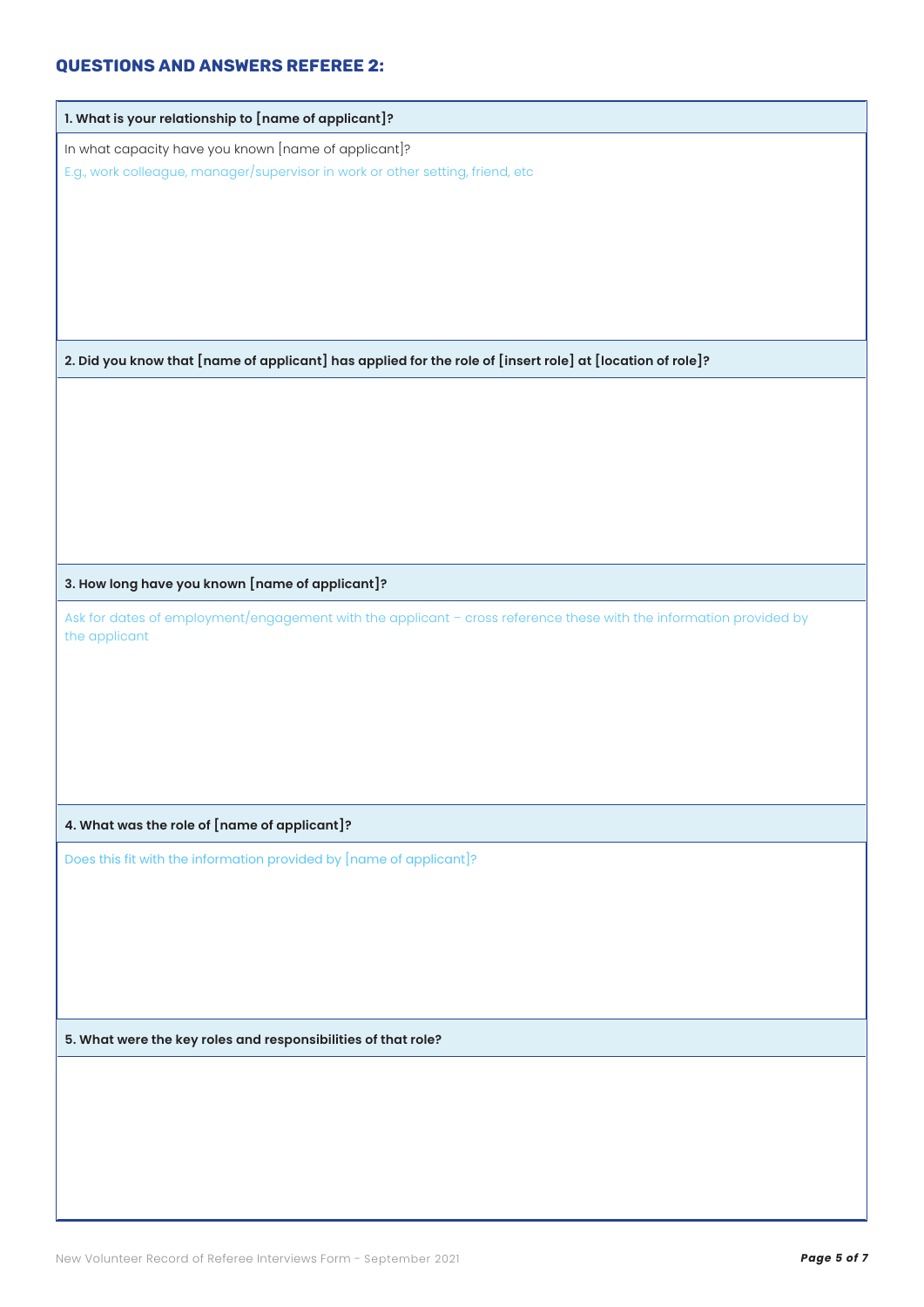| 6. INVOLVEMENT WITH CHILDREN                                                                                                                                                                                                                                                                                         |
|----------------------------------------------------------------------------------------------------------------------------------------------------------------------------------------------------------------------------------------------------------------------------------------------------------------------|
| (a) -If the referee has not mentioned any involvement with children:<br>Please can you tell me if you have observed [name of applicant]'s working with children?<br>If YES - ask for details of the nature of that work, and did you see them do anything that put a child at risk?                                  |
| (b) -If the referee has not given much specific information about $[$ name of applicant $]^\prime$ s involvement with children<br>Can you give me some more examples of when you have seen [name of applicant] working with children?<br>Note: Ask additional probing questions to obtain more details if necessary. |
|                                                                                                                                                                                                                                                                                                                      |
| 7. What do you see as [name of applicant]'s strengths working with children?                                                                                                                                                                                                                                         |
|                                                                                                                                                                                                                                                                                                                      |
| 8. Were you ever concerned about anything you saw when [name of applicant] was working with children?                                                                                                                                                                                                                |
| If $YES - \alpha sk$ for details                                                                                                                                                                                                                                                                                     |
| 9. ARE YOU AWARE OF ANY ISSUES [NAME OF APPLICANT] HAS HAD WHEN WORKING WITH CHILDREN?                                                                                                                                                                                                                               |
| If $YES - \alpha sk$ for details                                                                                                                                                                                                                                                                                     |
| 10. Did you ever observe [name of applicant] discipline a child or handle a situation where a child was angry?                                                                                                                                                                                                       |
| If $YES - \text{ask}$ for details                                                                                                                                                                                                                                                                                    |
|                                                                                                                                                                                                                                                                                                                      |